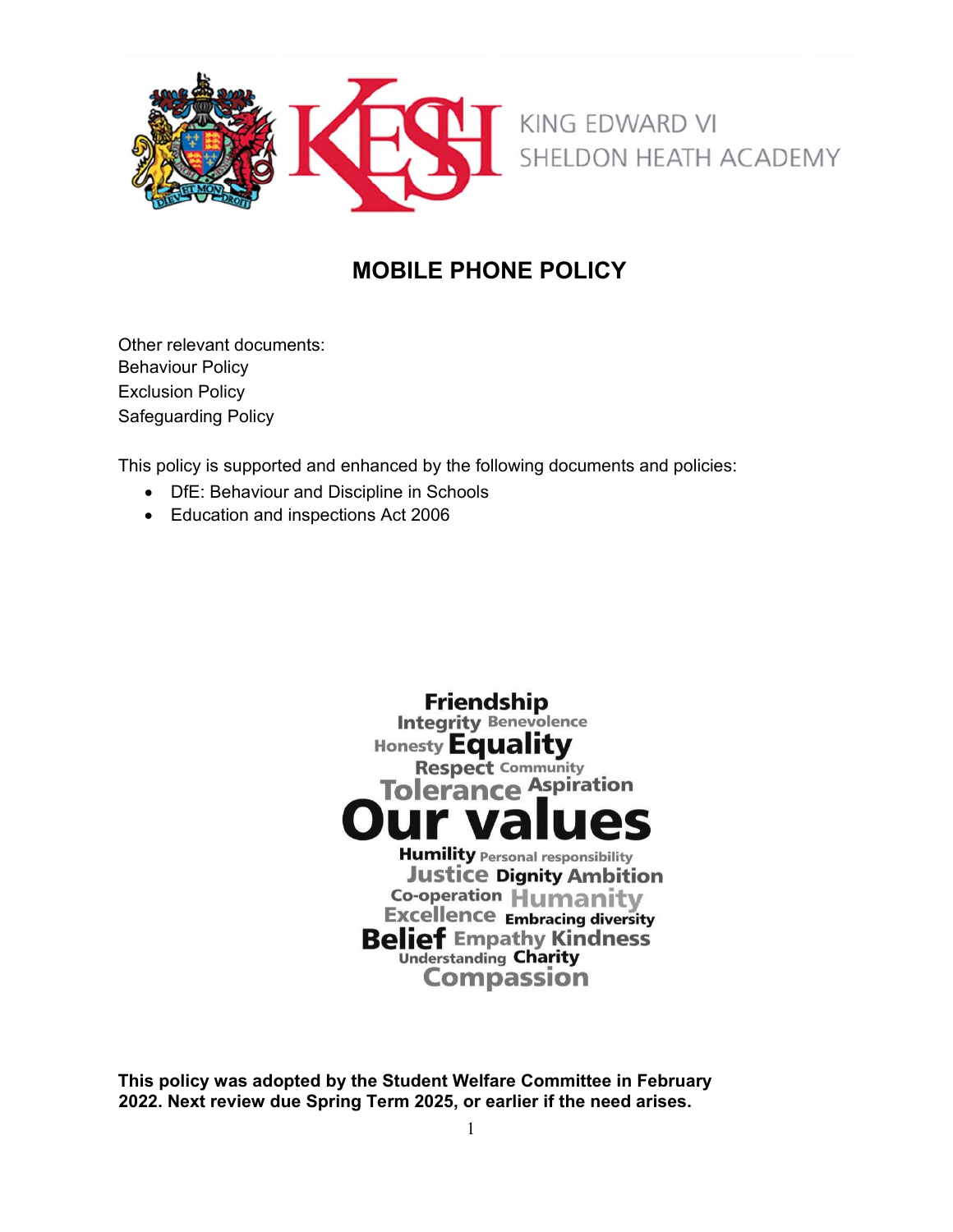# **1. Introduction and aims**

At KESH Academy we recognise that mobile phones, including smart phones, are an important part of everyday life for our pupils, parents and staff, as well as the wider school community. Our policy aims to:

- Promote, and set an example for, safe and responsible phone use
- Set clear guidelines for the use of mobile phones for pupils, staff, parents and volunteers
- Support the school's other policies, especially those related to child protection and behaviour

This policy also aims to address some of the challenges posed by mobile phones in school, such as:

- Risks to child protection
- Data protection issues
- > Potential for lesson disruption
- Risk of theft, loss, or damage
- Appropriate use of technology in the classroom

# **2. Roles and responsibilities**

### **2.1 Staff**

All staff (including teachers, support staff, and supply staff) are responsible for enforcing this policy.

Volunteers, or anyone else otherwise engaged by the school, must alert a member of staff if they witness, or are aware of, a breach of this policy.

The Principal is responsible for monitoring the policy every 3 years, reviewing it, and holding staff and pupils accountable for its implementation.

### **2.2 Governors**

The Academy Governors through the Student Welfare Committee will regularly monitor and evaluate the impact and implementation of this policy.

# **3. Use of mobile phones by staff**

### **3.1 Personal mobile phones**

Staff (including volunteers, contractors and anyone else otherwise engaged by the school) are not permitted to make or receive calls, or send texts, during contact time unless there is an emergency which requires them to do so. Use of personal mobile phones must be restricted to non-contact time, and to areas of the school where pupils are not present (such as the staff room/work rooms and offices).

There may be circumstances in which it's appropriate for a member of staff to have use of their phone during contact time. For instance:

For emergency contact by their child, or their child's school

In the case of acutely ill dependents or family members

In the case of a PE lesson in which a student gets injured and on call is needed urgently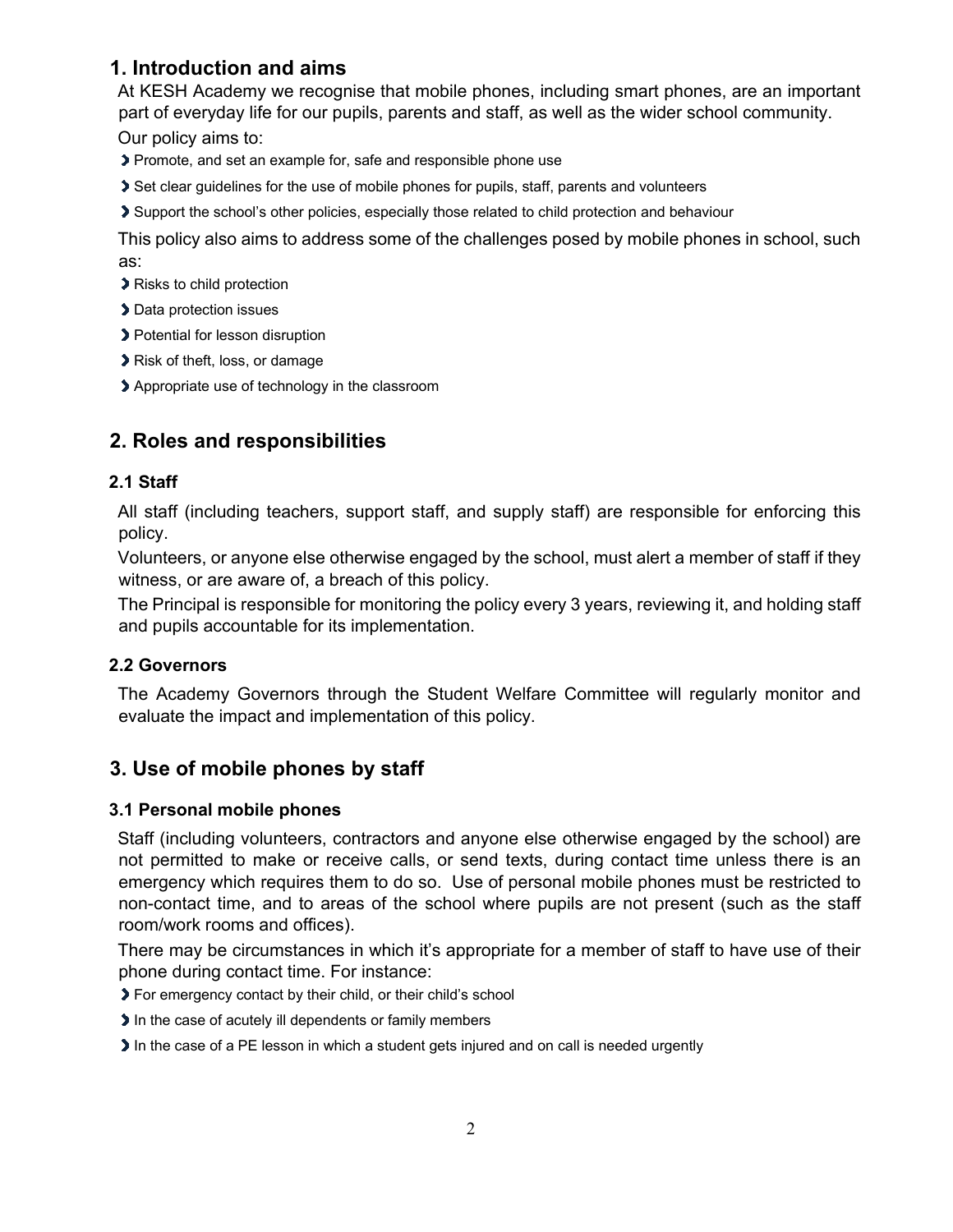### **3.2 Data protection**

Staff must not use their personal mobile phones to process personal data, or any other confidential school information. Please see the Academy Trust IT Acceptable Use Policy for further information.

#### **3.3 Safeguarding**

Staff must refrain from giving their personal contact details to parents or pupils, including connecting through social media and messaging apps.

Staff must avoid publicising their contact details on any social media platform or website, to avoid unwanted contact by parents or pupils.

Staff must not use their mobile phones to take photographs or recordings of pupils, their work, or anything else which could identify a pupil. If it's necessary to take photos or recordings as part of a lesson/school trip/activity, this must be done using school equipment.

#### **3.4 Using personal mobiles for work purposes**

In some circumstances, it may be appropriate for staff to use personal mobile phones for work. Such circumstances may include, but aren't limited to:

- Emergency evacuations
- Supervising off-site trips
- Supervising residential visits

In these circumstances, staff will:

- Use their mobile phones in an appropriate and professional manner, in line with our staff code of conduct
- Not use their phones to take photographs or recordings of pupils, their work, or anything else which could identify a pupil
- Refrain from using their phones to contact parents. If necessary, contact must be made via the school office or via a school mobile that will be available to those organising trips and visits.

#### **3.5 Work phones**

Some members of staff are provided with a mobile phone by the school for work purposes.

Only authorised staff are permitted to use school phones, and access to the phone must not be provided to anyone without authorisation.

Staff must:

- Only use phone functions for work purposes, including making/receiving calls, sending/receiving emails or other communications, or using the internet
- Ensure that communication or conduct linked to the device is appropriate and professional at all times, in line with our staff code of conduct.

#### **3.6 Sanctions**

Staff that fail to adhere to this policy may face disciplinary action.

See the school's staff disciplinary policy for more information.

### **4. Use of mobile phones by pupils**

If students choose to bring a mobile phone to the Academy it should be switched off and not used at any point during the Academy day. If students need to contact a family member they can speak to their pastoral manager or Head of Year to facilitate this.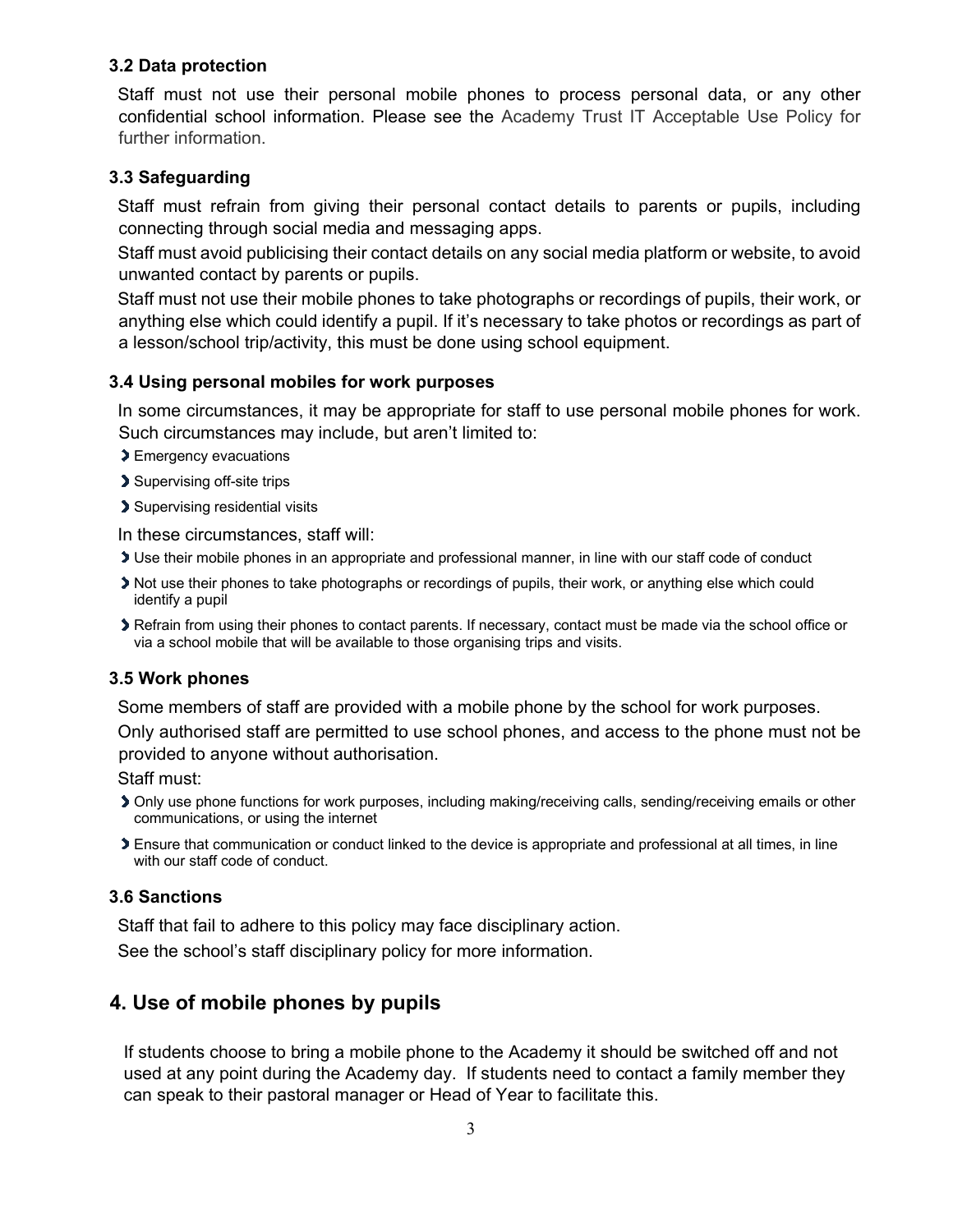During PE lessons it is the responsibility of the student to hand in mobile phones to the teacher for safe-keeping.

Students are not permitted to listen to music via phones or other devices whilst at the Academy.

### **4.1 Sanctions**

If students are seen using their phone at any point during the Academy day their mobile will be confiscated and stored in the Academy safe. Schools are permitted to confiscate phones from pupils under sections 91 and 94 of the Education and Inspections Act 2006).

Any mobile phone that is confiscated will be available for collection by the students' parent/carer any time after 3:30pm on that day. Mobile phones will not be returned directly to students.

Staff have the power to search pupils' phones, as set out in the DfE's guidance on searching, screening and confiscation. The DfE guidance allows staff to search a pupil's phone if we have reason to believe the phone contains pornographic images, or if it is being/has been used to commit an offence or cause personal injury.

Certain types of conduct, bullying or harassment can be classified as criminal conduct. The school takes such conduct extremely seriously, and will involve the police or other agencies as appropriate.

Such conduct includes, but is not limited to:

- Sexting (consensual and non-consensual sharing nude or semi-nude images or videos)
- Upskirting
- > Threats of violence or assault
- Abusive calls, emails, social media posts or texts directed at someone on the basis of someone's ethnicity, religious beliefs or sexual orientation

# **5. Use of mobile phones by parents, volunteers and visitors**

Parents, visitors and volunteers (including governors and contractors) must adhere to this policy as it relates to staff if they are on the school site during the school day.

This means:

Not taking pictures or recordings of pupils, unless it's a public event (such as a school fair), or of their own child

Using any photographs or recordings for personal use only, and not posting on social media without consent

Not using phones in lessons, or when working with pupils

Parents, visitors and volunteers will be informed of the rules for mobile phone use when they sign in at reception or attend a public event at school.

Parents or volunteers supervising school trips or residential visits must not:

If Use their phone to make contact with other parents

Take photos or recordings of pupils, their work, or anything else which could identify a pupil

Parents or volunteers supervising trips are also responsible for enforcing the school's policy for pupils using their phones, as set out in section 4 above.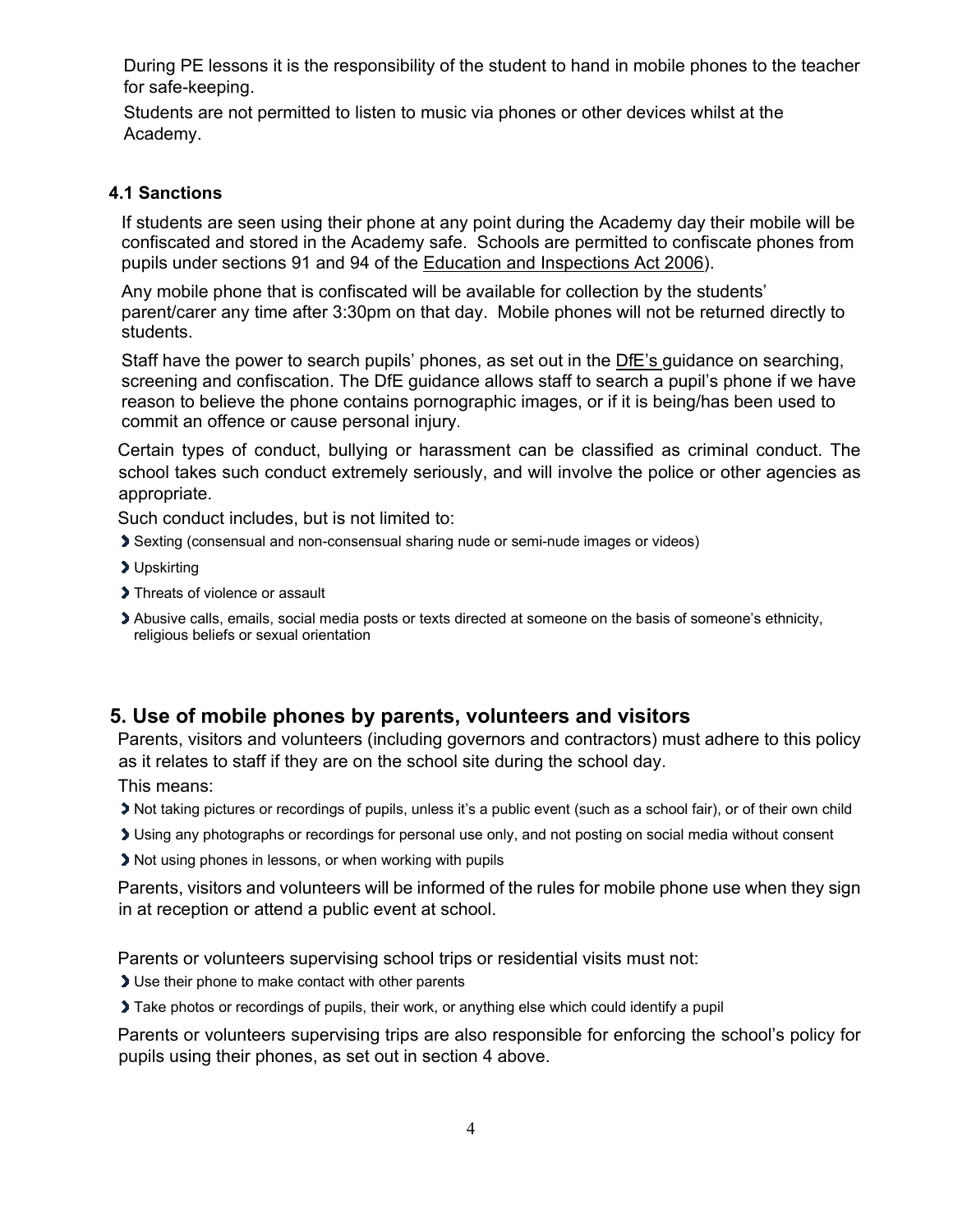Parents must use the school office as the first point of contact if they need to get in touch with their child during the school day. They must not try to contact their child on his/her personal mobile during the school day.

# **6. Loss, theft or damage**

Pupils must secure their phones as much as possible, including using passwords or pin codes to protect access to the phone's functions. Staff must also secure their personal phones, as well as any work phone provided to them. Failure by staff to do so could result in data breaches.

The school accepts no responsibility for mobile phones that are lost, damaged or stolen on school premises or transport, during school visits or trips, or while pupils are travelling to and from school.

Confiscated phones will be stored in the Academy safe.

Lost phones should be returned to student services. The school will then attempt to contact the owner.

# **7. Monitoring and review**

The school is committed to ensuring that this policy has a positive impact of pupils' education, behaviour and welfare. When reviewing the policy, the school will take into account:

- **>** Feedback from parents and pupils
- **>** Feedback from teachers
- Records of behaviour and safeguarding incidents
- Relevant advice from the Department for Education, the local authority or other relevant organisations